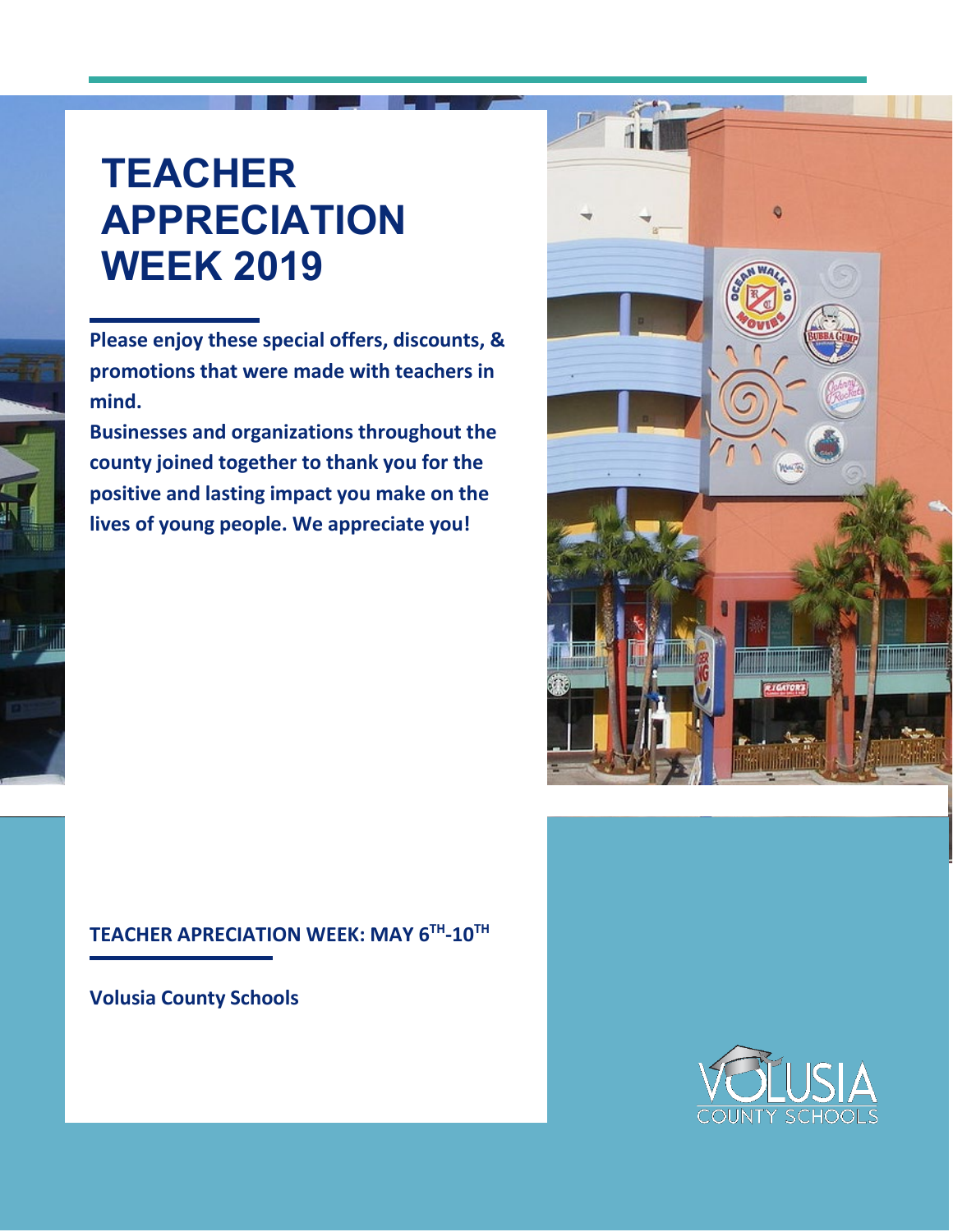# **SPECIAL DRAWING**

*2019 Jeep Compass from DeLand Chrysler Jeep Dodge Ram* – All Volusia County teachers will be entered for an opportunity to win a 2-year lease for a new car. Five teacher's names (one name from each school board member's area) will be drawn each day, Monday through Thursday, during Teacher Appreciation Week. From those 20 names, one lucky teacher will win a 2-year lease for a new 2019 Jeep Compass, which will be delivered to the winner's school on Friday, May 10<sup>th</sup>. For details and a list of the daily winners, visit the district's homepage.

\*The winner of the 2 year lease from Deland Chrysler Jeep Dodge Ram must maintain the required Florida vehicle insurance coverage, is responsible for any mileage over 10,000 per year at \$.25 per mile, any excess wear and tear charges and any required disposition fee due to the Leasing Company at the end of the lease term. The winner is solely responsible for operating the vehicle within any applicable laws and agrees to indemnify and hold harmless Deland Chrysler Jeep Dodge Ram from any litigation that may arise as result of the winner's operation of the vehicle.

## **ATTRACTIONS / ENTERTAINMENT**

*Crayola Experience* – Teachers receive free admission with valid school ID and driver's license, and immediate family members can receive 25% off their admission on Saturdays. For more information, call (407) 757-1700 or visit [www.crayolaexperience.com/orlando/teachers.aspx.](www.crayolaexperience.com/orlando/teachers.aspx)

*Daytona International Speedway* – Florida educators and staff are eligible to receive discount tickets to NASCAR & Sports Car races at the Daytona International Speedway. Please call 1-800-PIT-SHOP to purchase your discounted tickets. Please mention "Florida Department of Education" when purchasing to receive the discount. (Ticket offers expire 3 days prior to scheduled race date.)

*Daytona Lagoon* – Teachers will receive FREE Waterpark General Admission with a valid school ID: 601 Earl Street, Daytona Beach. Additional guests can receive water park admission for \$21.99 (valid May 4-5) but must be with the teacher.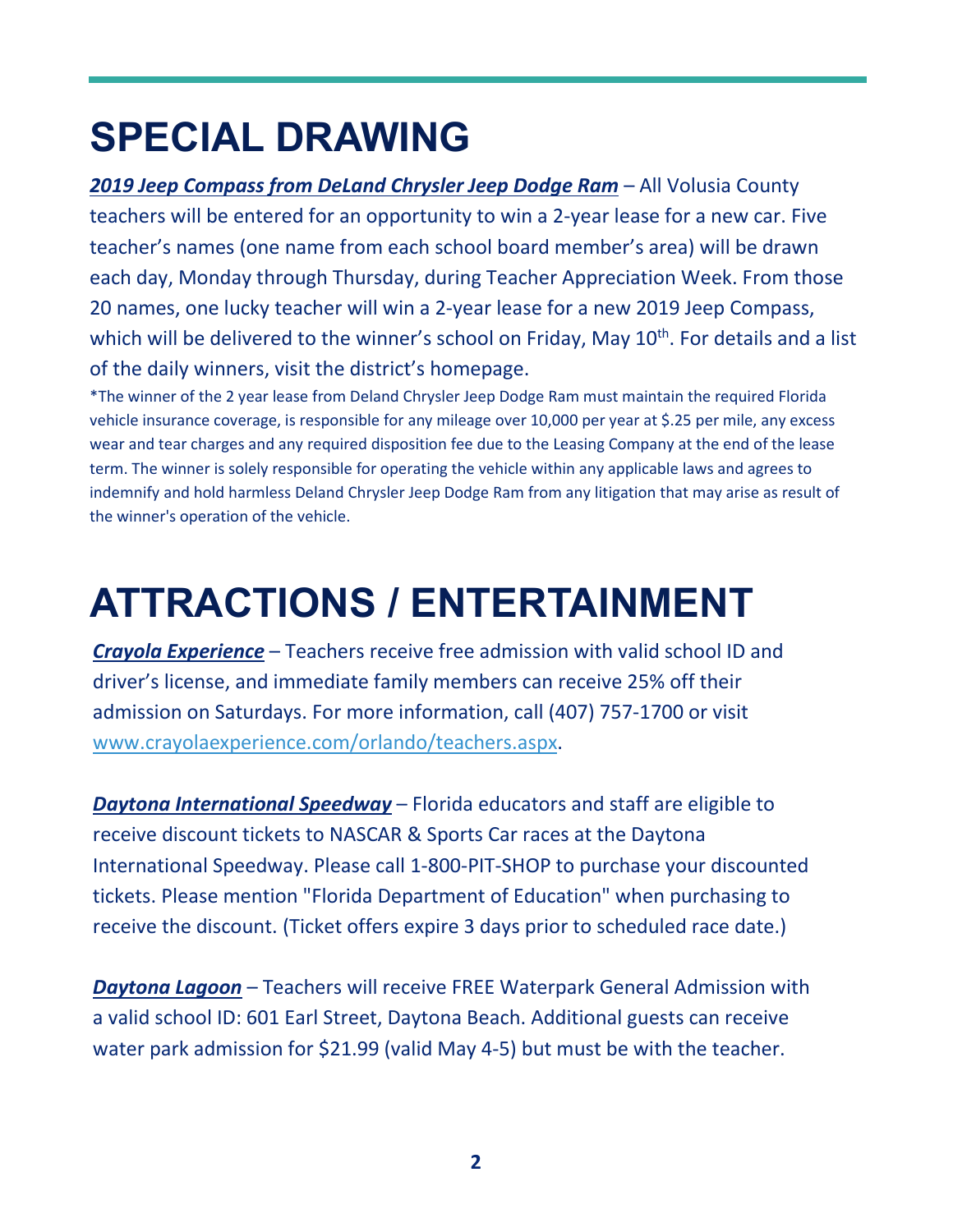*Kennedy Space Center* - Full-time Florida educators are eligible to receive a 12 month Educators Pass, which gives free admission to Kennedy Space Center. Call the Kennedy Space Center Visitors Center at 321-449-4400 for more information.

*LEGOLAND* – Receive a one-year Florida Teacher Pass, which includes free admission to both LEGOLAND Florida and the Legoland water park. Bring your most recent paystub, Florida photo ID and valid professional or temporary FDOE teaching certificate to the ticketing windows. Pass expires one year from the date of first use. [Click here for more info.](https://www.legoland.com/florida/planning-your-visit/groups-parties/school-group-programs/teachers-annual-pass/)

*SeaWorld Orlando* – Complimentary Florida Teacher Card to all active and certified K-12 Florida teachers. The Teacher card is valid for unlimited admission to SeaWorld Orlando through August 31, 2018. Pre-register to receive your eVoucher: [https://seaworld.org/en/just-forteachers/teacher-pass.](https://seaworld.org/en/just-forteachers/teacher-pass)

*Sky Zone* – Receive Buy One Get One on tickets Teacher Appreciation Week (May  $6<sup>th</sup> - 10<sup>th</sup>$ ) at Daytona Beach Sky Zone location with Teacher ID.

*Skeletons: Animals Unveiled* – Receive free admission with valid school credentials (not valid with any other education packages or group rates). A unique experience of 400+ animals skeletons posed and composed of REAL bones. The museum is located on International Drive under the Orlando Eye Ferris Wheel at I-Drive 360. Open 10 am – 10 p.m. daily. Adult admission is \$19.99, Youth (3-11 yrs. old) is \$12.99. Under 3 is free.

## **RETAIL DISCOUNTS**

*Ann Taylor LOFT* - Teachers [get 15% off](https://urldefense.proofpoint.com/v2/url?u=https-3A__x.mail.loft.com_ats_show.aspx-3Fcr-3D100331-26fm-3D98&d=DwMFAw&c=QvQrCjPtO9cKGOfGYlNgXQ&r=3DS1m2kuAE8jwlGyUQsuQIQ65SIyYthBq_klLYxIpR0&m=qZ6PymQCCjHVUTDOsBz061LhTiImXFUm9k4dDQDcx7E&s=z-4n-oIFbn5j_x9xc5xtzo-tw0CFg1AMQDox-L98SFc&e=) all full-priced items.

*Belk* - Teachers can [get up to 20%](https://urldefense.proofpoint.com/v2/url?u=https-3A__www.belk.com_senior-2Dmilitary-2Dteacher-2Ddiscount.html-23close&d=DwMFAw&c=QvQrCjPtO9cKGOfGYlNgXQ&r=3DS1m2kuAE8jwlGyUQsuQIQ65SIyYthBq_klLYxIpR0&m=qZ6PymQCCjHVUTDOsBz061LhTiImXFUm9k4dDQDcx7E&s=gC86GQVoURb-6kGPoIPOiFJ8L9v_ByklFSjW2QUVBKE&e=) off select purchases at Belk every Tuesday. Exclusions apply.

*Barnes & Noble* - Barnes & Noble [offers a 25% discount](https://urldefense.proofpoint.com/v2/url?u=http-3A__www.barnesandnoble.com_h_bn-2Deducators&d=DwMFAw&c=QvQrCjPtO9cKGOfGYlNgXQ&r=3DS1m2kuAE8jwlGyUQsuQIQ65SIyYthBq_klLYxIpR0&m=qZ6PymQCCjHVUTDOsBz061LhTiImXFUm9k4dDQDcx7E&s=SMm4xfvsJyHKTszS0vxnJaIfd1icquGTMFMk8S56trA&e=) on in-store purchases plus 10% off cafe treats for teachers.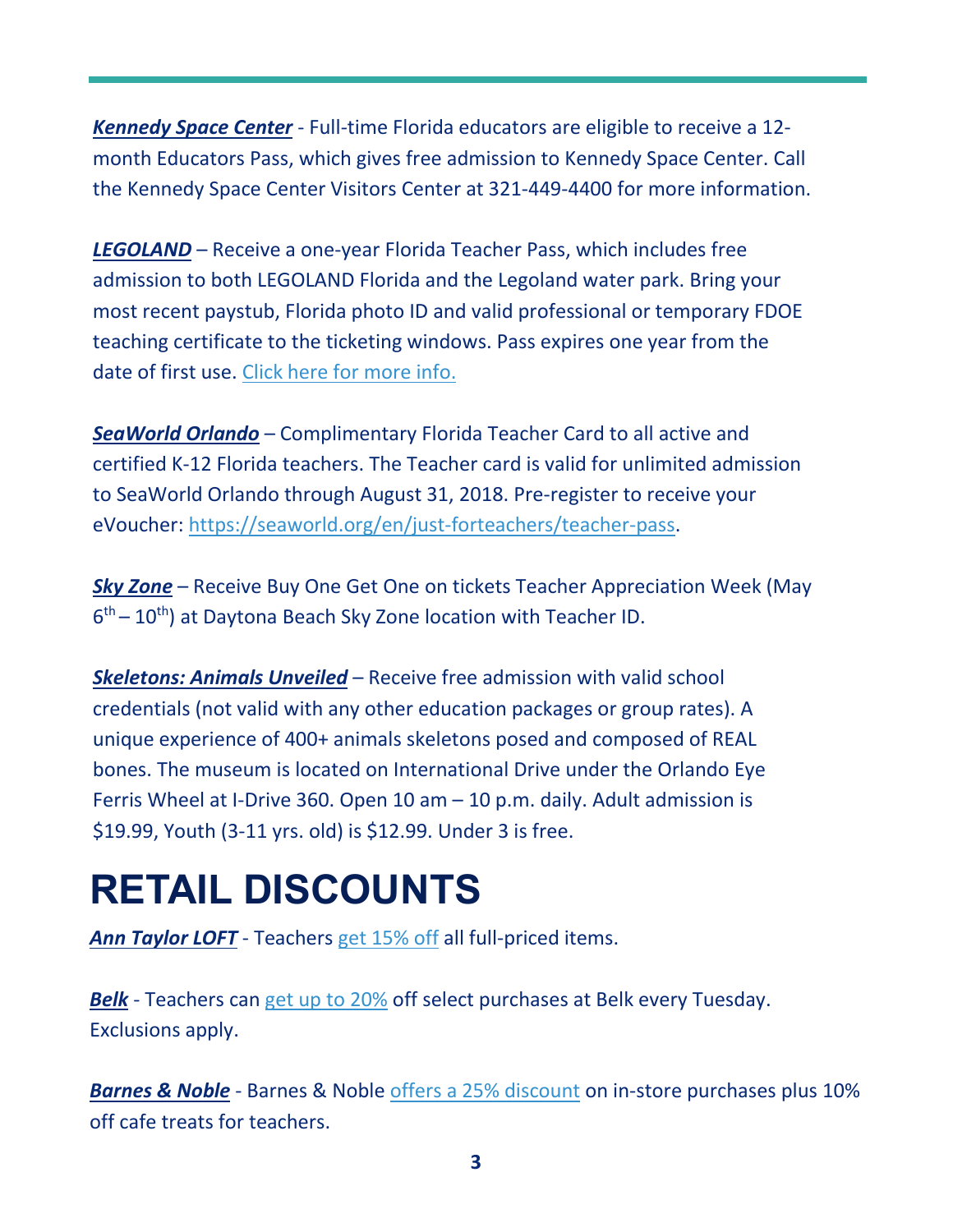*Banana Republic* - [Get 15% off](https://urldefense.proofpoint.com/v2/url?u=http-3A__bananarepublic.gap.com_browse_info.do-3Fcid-3D48137&d=DwMFAw&c=QvQrCjPtO9cKGOfGYlNgXQ&r=3DS1m2kuAE8jwlGyUQsuQIQ65SIyYthBq_klLYxIpR0&m=qZ6PymQCCjHVUTDOsBz061LhTiImXFUm9k4dDQDcx7E&s=Q8INdBeeTcZT8c0pGOtT9SytIu9xw0MduCSCGCE_jCs&e=) full-priced in-store purchases.

*Champion* - [Get a 10% discount](https://urldefense.proofpoint.com/v2/url?u=https-3A__www.champion.com_shop_champion_TeacherID&d=DwMFAw&c=QvQrCjPtO9cKGOfGYlNgXQ&r=3DS1m2kuAE8jwlGyUQsuQIQ65SIyYthBq_klLYxIpR0&m=qZ6PymQCCjHVUTDOsBz061LhTiImXFUm9k4dDQDcx7E&s=j4iX9LDp6SA1NhmLUuDK1MZcNMmYDIXzfhXnls3W4pE&e=) if you are an active or retired teacher. Identification must be verified through TeacherID.

**Costco -** [Purchase Costco Membership Activation Certificates](https://costco.sheerid.com/teacher/) to join Costco as a new member and receive more than \$60 in savings.

*Crocs* - Crocs offers [discounts on select shoes](https://urldefense.proofpoint.com/v2/url?u=https-3A__www.crocs.com_c_collections_back-2Dto-2Dschool-2Dteachers&d=DwMFAw&c=QvQrCjPtO9cKGOfGYlNgXQ&r=3DS1m2kuAE8jwlGyUQsuQIQ65SIyYthBq_klLYxIpR0&m=qZ6PymQCCjHVUTDOsBz061LhTiImXFUm9k4dDQDcx7E&s=UP8FSaBtbAjE_9jZZpcdF2CnLPr17SvsUu8FdEscUX0&e=) for teachers.

*DiscountGlasses.com* - Get 30% off with the promo code [HEARTTEACHERS.](https://urldefense.proofpoint.com/v2/url?u=https-3A__www.discountglasses.com_-3Fkw-3DDiscount-252bGlasses-252bExact-26gclid-3DCjwKCAjwtYXmBRAOEiwAYsyl3J37RX-2D3Ixeayy-2Dh8Ot8iWRWd-2DhlS1nPvWKjC0Rbd-5FrJH3Dzcqx6mRoCJWsQAvD-5FBwE-26utm-5Fsource-3D305-26utm-5Fmedium-3Dcpc-26utm-5Fterm-3DDiscount-252bGlasses-252bExact-26utm-5Fcampaign-3D305&d=DwMFAw&c=QvQrCjPtO9cKGOfGYlNgXQ&r=3DS1m2kuAE8jwlGyUQsuQIQ65SIyYthBq_klLYxIpR0&m=qZ6PymQCCjHVUTDOsBz061LhTiImXFUm9k4dDQDcx7E&s=82r4tUys80Ag8JK8UDvM1dP1dyXXefoSbFNmC8PObLo&e=) The discount is valid May 6-10.

*DiscountContactLenses.com* - Get 15% off with the promo code [HEARTTEACHERS.](https://urldefense.proofpoint.com/v2/url?u=https-3A__www.discountcontactlenses.com) The discount is valid May 6-10.

*Hanes* - Hanes offers [a 10% discount](https://urldefense.proofpoint.com/v2/url?u=http-3A__www.hanes.com_shop_hanes_TeacherID&d=DwMFAw&c=QvQrCjPtO9cKGOfGYlNgXQ&r=3DS1m2kuAE8jwlGyUQsuQIQ65SIyYthBq_klLYxIpR0&m=qZ6PymQCCjHVUTDOsBz061LhTiImXFUm9k4dDQDcx7E&s=yBDFs59gBtrWkXJCeikaIaHlOtV5hVjLDR7Un7zjY30&e=) to current and retired teachers who verify their identity through TeacherID.

*Hair Factory* – Come in and enjoy 20% off your service and receive a special surprise as our way of saying thank you for all you do! Valid 5/1/19 – 5/18/19. Located at 401 Venture Dr. Daytona Beach, FL 32119 — (386) 256-5773.

*J.Crew* - [Get a 15% discount](https://urldefense.proofpoint.com/v2/url?u=https-3A__www.jcrew.com_help_teacher-5Fstudent-5Fdiscount.jsp-3Fsidecar-3Dtrue&d=DwMFAw&c=QvQrCjPtO9cKGOfGYlNgXQ&r=3DS1m2kuAE8jwlGyUQsuQIQ65SIyYthBq_klLYxIpR0&m=qZ6PymQCCjHVUTDOsBz061LhTiImXFUm9k4dDQDcx7E&s=xE4sbI0-MRzyQogM7lIUc7BfFRfODNmVVozpX6WC6Es&e=) on in-store purchases when you present proper ID at checkout. Exclusions apply.

*Jo-Ann Fabric* - [Get a 15% discount](https://urldefense.proofpoint.com/v2/url?u=http-3A__www.joann.com_teacherrewards_&d=DwMFAw&c=QvQrCjPtO9cKGOfGYlNgXQ&r=3DS1m2kuAE8jwlGyUQsuQIQ65SIyYthBq_klLYxIpR0&m=qZ6PymQCCjHVUTDOsBz061LhTiImXFUm9k4dDQDcx7E&s=zvYp2WeSeGVgheVPeHBXH2KUXgEY6phqT50nZdKysFo&e=) on in-store and online orders. Teachers must have a valid ID.

*LawnStarter* - Teachers & staff of Volusia County Schools enjoy \$20 off from the first service with LawnStarter lawn care. LawnStarter offers professional lawn mowing and landscaping services at the touch of a button. [Visit their](https://www.lawnstarter.com/daytona-beach-fl-lawn-care) website and use promo code: